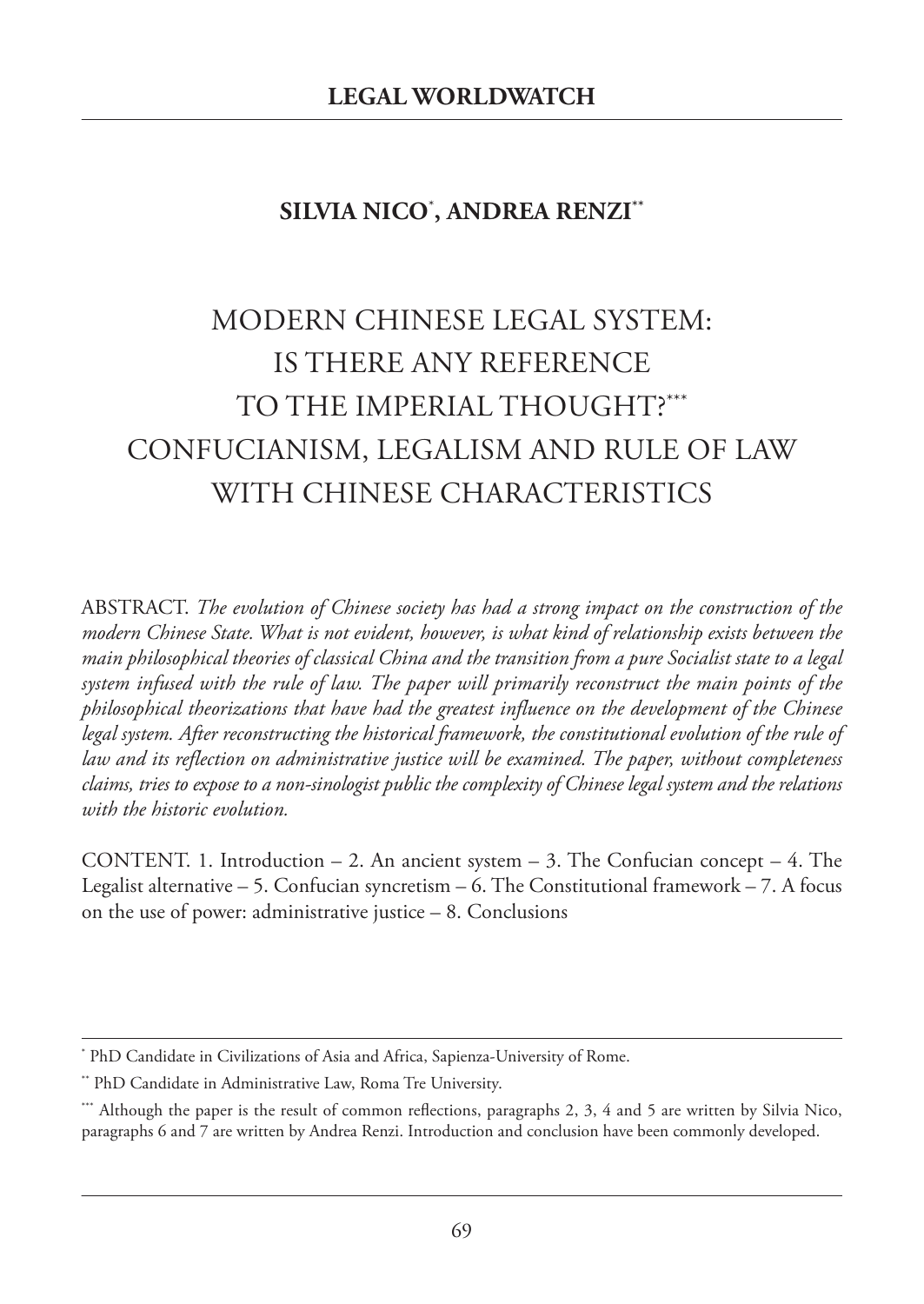#### *1. Introduction*

In the comparative study between legal systems in recent times, People's Republic of China (PRC) has aroused great interest. China's opening to globalization and international trade has made it necessary to deepen knowledge about Chinese legal issues. The set of rules of the PRC is based on the Marxist-Leninist theory, Mao zedong's thought, Deng Xiaoping theory, the important thought of Three Represents theorized by Jiang zemin, the Scientific Outlook on Development and the Harmonious Society theorized by Hu Jintao and, finally, the Four Comprehensives, which is Xi Jinping's contribution to CCP's general theory. 1

Nonetheless, it appears undeniable how the evolution of Chinese society has had a strong impact on the construction of the modern Chinese State. What is not evident, however, is what kind of relationship exists between the main philosophical theories of classical China and the transition from a pure Socialist state to a legal system infused with the rule of law. 2

Traditionally, the state of legality has always been considered a concept imported from the Western liberal States, as proof of this, the strengthening of this principle was required for China's participation in main international organizations. But is it possible to find some historical precursors in the regulation of relations between the legal system and the citizens? Was the state of legality really imported from the West or is it possible to find some roots of this concept in Ancient Chinese philosophical thinking?

To answer these questions, the paper will primarily reconstruct the main points of the philosophical theorizations that have had the greatest influence on the development of the Chinese legal system. <sup>3</sup> To this end, Confucianism will be analysed in its fundamental points concerning on how it related to the law and the management of public power. Subsequently, the main theorizations of the Legalism thought and

<sup>1</sup> S. HASHMI, *The Four Comprehensives*, in *Leadership and Management in China: Philosophies, Theories and Practices*, New York, Cambridge University Press, 2015.

<sup>&</sup>lt;sup>2</sup> In fact, the interest that the PRC has in the development of the rule of law appears evident. Just think of the role played by the Chinese Supreme Court in the theoretical analysis of this principle.

<sup>3</sup> L.T. LEE, W.W. LAI., *The Chinese Conceptions of Law: Confucian, Legalist, and Buddhist*, in *Hastings Law Journal*, 29, 1978, p. 1307 at 1308.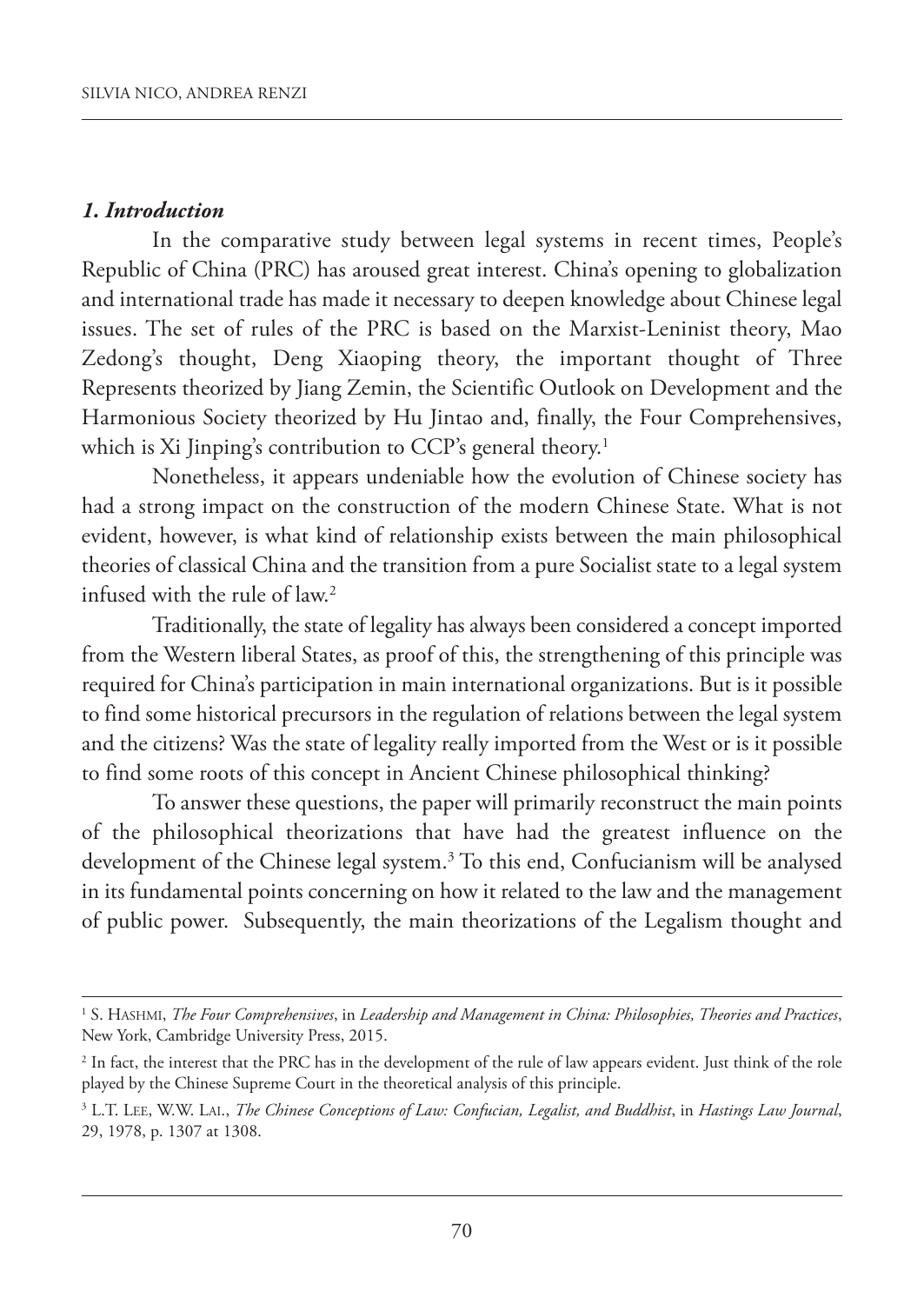practices for an efficient and punctual management of the State will be examined. Finally, it will be exposed how Confucianism was able to propose a paradigm which, although anchored to its own philosophical thought, has been able to acquire elements belonging to other philosophical schools. After reconstructing the historical framework, it will be examined the constitutional evolution of the rule of law and how it has in some ways partly acquired theoretical elements from Imperial Age's philosophies. Finally, administrative justice will be analysed as a method of applying the principle of legality and how it can qualify as a syncretic model between the Legalist thought and the Confucian thought.

#### *2. An ancient system*

The Chinese legal system boasts a very ancient tradition, but in the opinion of part of the Chinese juridical science, it has remained consistent over the centuries. 4

Even during times when Imperial power was held by ethnically non-Chinese dynasties, it did not experience drastic or significant changes. <sup>5</sup> The Chinese conception of law is particularly indebted to Confucian thought and since this philosophy is based on moral and ethical theorizing, the Chinese legal system has often been compared to natural law, <sup>6</sup> although not unanimously. <sup>7</sup> In addition to being probably a methodologically complex comparison, the Chinese conception of law is not entirely ascribable to Confucian thought, as other philosophical thoughts, both endogenous and exogenous to Chinese culture, have had some influence in its formation and in its development over the centuries.

<sup>&</sup>lt;sup>4</sup> "Moreover, it is extremely rare in the world for its integrity, systematicness, and the vast amount of legal works, law codes, imperial regulations and the archival materials of the past dynasties left over in history," J. zHANG, *The Tradition and Modern Transition of Chinese Law*, Berlin, Springer, 2014, p. V.

<sup>5</sup> W. CHANG, *Classical Chinese Jurisprudence and the Development of the Chinese Legal System*, in *Tsinghua China Law Review*, 2, 2010, p. 208.

<sup>6</sup> E. CONSIGLIO, *Early Confucian Legal Thought: A Theory of Natural Law?*, in *Rivista di Filosofia del diritto*, 2, 2015, p. 359.

<sup>7</sup> CONSIGLIO, *Early Confucian Legal Thought: A Theory of Natural Law?*, cit., 2015.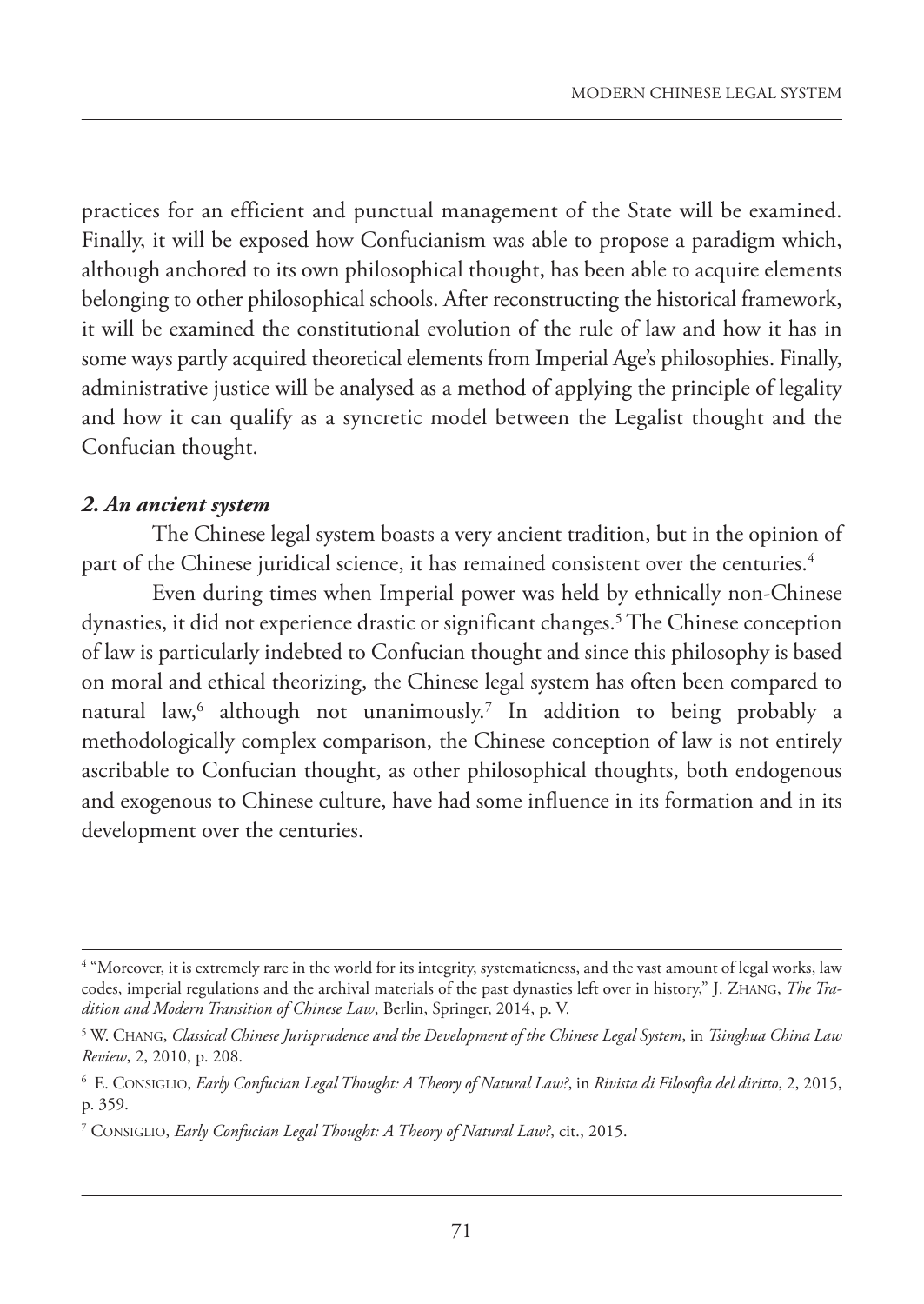#### *3. The Confucian concept*

"The Master said, 'If the people are led by laws, and uniformity sought to be given them by punishments, they will try to avoid the punishment, but have no sense of shame. If they are led by virtue, and uniformity sought to be given them by the rules of propriety, they will have the sense of shame, and moreover will become good'."8

As it is known, Confucianism represents the most important reference point of classical Chinese thought, its doctrine has permeated Chinese culture until it almost identified with it, <sup>9</sup> and even today Confucianism continues to have significant influences on numerous aspects of Chinese public and institutional life. 10

According to the theory of Confucianism, *li* 理 is the cardinal principle that governs the cosmos. This term is difficult to translate in a univocal sense, having assumed many connotations in its long history, but in this context, it is to be understood as *principle*, an element that permeates all living beings, relationships and human values. This ethical principle must move all men in their actions and in their connections with others. It is related to the Five Constant Virtues, that are benevolence *ren*  $\leftarrow$ , justice *yi* 义, rituals *li* 礼, wisdom *zhi* 智 and trustworthiness *xin* 信. Among these virtues, certainly *li* (rite) is the most important for the topic discussed here.This concept existed well before the formulation of Confucian theory; its birth is lost in the mists of time. Its origin can be found in ancestral religious practices, which evolved into social practices, until they were codified and standardized around 1000 B.C. by the Duke of Gong during the Western zhou dynasty 西周朝 (1046-771 B.C.). Basically, rites were the institutionalization of social practices with strong moral implications that had to be respected from the population. Their codification was also an attempt to build a strong social hierarchy and to mark the different degrees of social ranks, such as the high and the low, the noble and the humble. The rites are therefore what comes closest

<sup>8</sup> CONFUCIUS, *Anaclets*, 2.7.

<sup>9</sup> G. Bertuccioli, F. Casalin (ed.), *La letteratura cinese*, Roma, L'asino d'oro, 2013, p. 47.

<sup>&</sup>lt;sup>10</sup> M. MIRANDA, I valori confuciani e il contributo ideologico di Xi Jinping, in Wenxin $\bar{\chi}$ i). L'essenza della scrittura. *Contributi in onore di Alessandra Cristina Lavagnino*, Milano. Franco Angeli, 2018.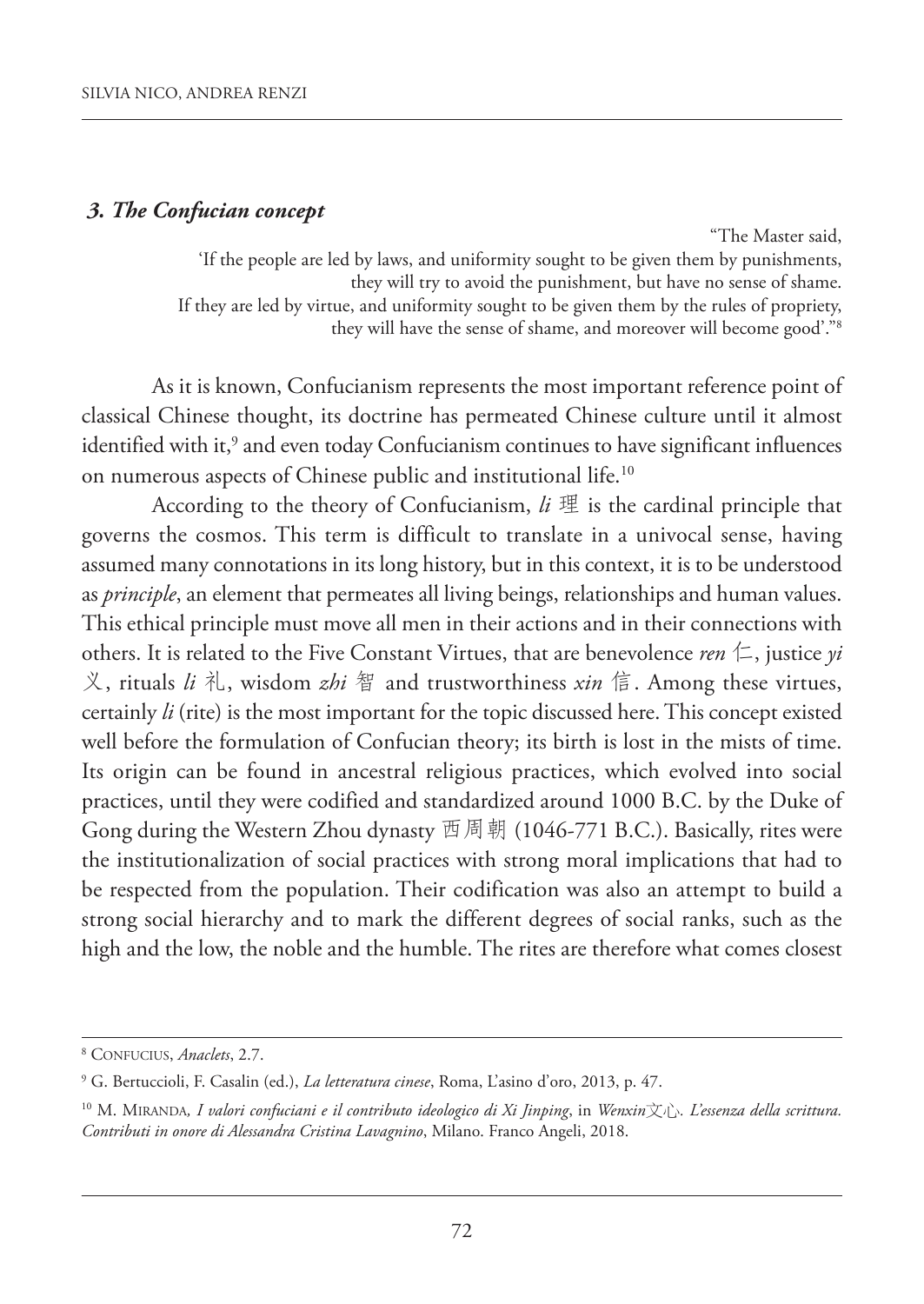to the concept of law, of moral norms to be faithfully respected. <sup>11</sup> Confucianism has a deeply paternalistic connotation, and the ultimate goal of the human being is to elevate oneself to become a virtuous man, *junzi* 君子. There is no recognition of equality and equal dignity among men, as the leading position is reserved to virtuous men. Everyone can aspire to become such a man, and to achieve this goal, therefore, they must adhere to the *li* (principle) and to the Five Constant Virtues.

For the above-mentioned reasons, it would not make sense for Confucians to manage public life and relations between men through the severity of the laws and severe punishments if they are not respected. The central power should be an example of morality and virtue, so as to be imitated by the population. Therefore, the law has a very wide degree of discretion for the virtuous man because, as it was claimed by two eminent Confucian thinkers Mengzi 孟子 (370-289 B.C.) and Xunzi 荀子 (313-238 B.C.): "whatever law should be taken into consideration, cannot be enough on its own and must have as its foundation an ethics of humanity and benevolence."<sup>12</sup> Consequently, the virtuous man does not make particular efforts in respecting the laws because these are nothing else but the internalization of the ritual norms. To this, it must be added the fact that the *li* (principle) cannot be considered as a static, immutable concept, but it modifies itself on the basis of historical contingencies<sup>13</sup> and hence following it does not involve moral and social issues in any case.

<sup>11</sup> J. zHANG, *The Tradition and Modern Transition of Chinese Law*, 2014, p. 6.

<sup>12</sup> A. CHENG, *Storia del pensiero cinese*, Torino, Einaudi, 2000.

<sup>13</sup> L.T. LEE, W.W. LAI., *The Chinese Conceptions of Law: Confucian, Legalist, and Buddhist*, in *Hastings Law Journal*, 29, 1978, p. 1326.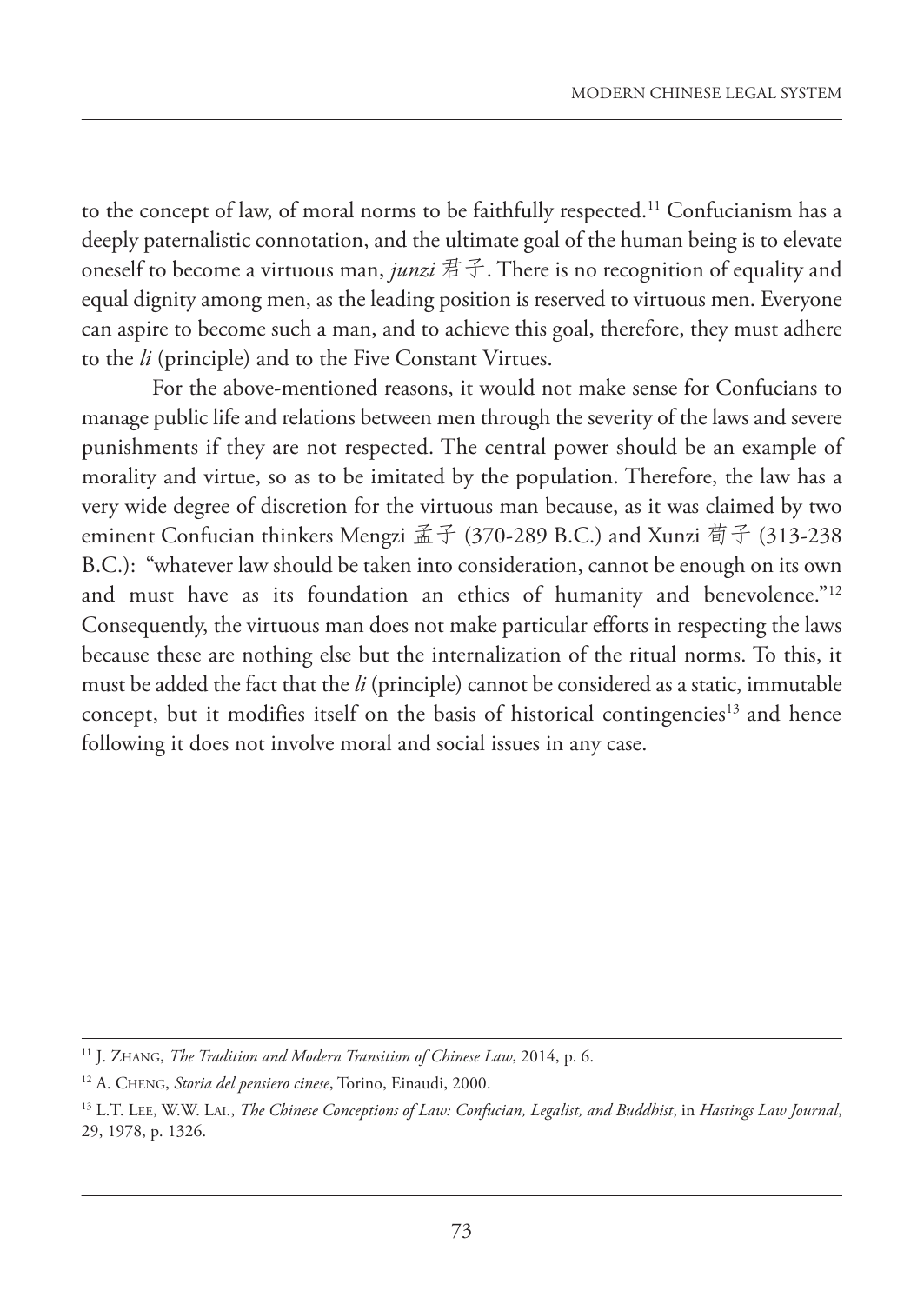#### *4. The Legalist alternative*

"Laws are the means of prohibiting error and ruling out selfish motives; strict penalties are the means of enforcing orders and disciplining inferiors. Authority should never reside in two places; the power of decree should never be open to joint use. If authority and power are shared with others, then all manner of abuse will become rife. If law does not command respect, then all the ruler's actions will be endangered. If penalties are not enforced, then evil will never be surmounted."14

Confucianism and its values represented Chinese intelligentsia's main reference point for the entire Imperial period, ended in 1911 with the fall of the Qing dynasty 清朝 (1644-1911). This does not mean that this philosophy has never been questioned. On this point, its major crisis was during the reign of Qin Shi Huangdi 秦始皇 帝 (260-210 B.C., r. From 221 B.C.), the first emperor to reign over a united China and promoter of the Legalist philosophy. The Legalist school developed its theories starting from the 4th century B.C. and its most eminent thinkers were Han Feizi 韩非子(? -233 B.C.) and Li Si 李斯 (280-208 B.C.).The Legalists did not propose a philosophical reflection, but a political theory, deriving from a set of practices. <sup>15</sup> The practices, or techniques, were intended as practices that the state had to implement to ensure compliance with the laws. The Legalists believed that morality was split from the detention of power, the sovereigns were not necessarily virtuous, honest men, it was therefore necessary to create a system that could guarantee the functioning of the State regardless of the sovereign's abilities.

The ideal State for these philosophers and their scholars was therefore autocratic, highly bureaucratized, governed by the imposition of techniques, laws and severe punishments in case that these were not respected. The State was intended as a strong central power that governed through the establishment of special ministries.The central principle of the school is  $fa \nLeftrightarrow$ . This word has taken on the meaning of law intended as positive law in modern Chinese, but it is an ancient term, which at that time denoted

<sup>14</sup> HAN FEIzI, B. WATSON (tr.), *Han Feizi: Basic Writings*, New York, Columbia University Press, p. 57.

<sup>15</sup> A. CHENG, *Storia del pensiero cinese*, 2000, p. 231 at 232.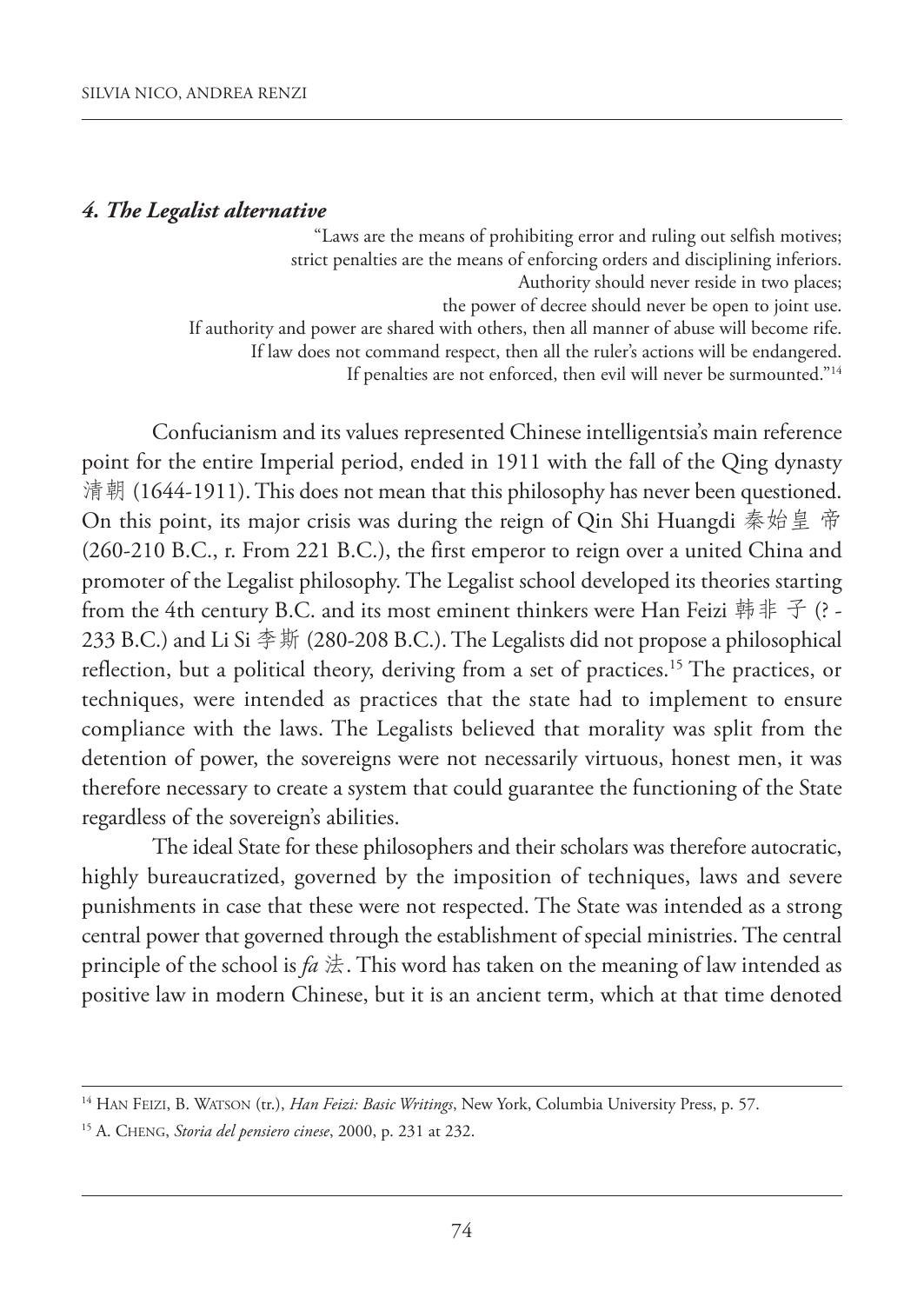a "norm to refer to or a model to conform to."16 Since the birth of their school of thought, Legalists dealt with the objectification of the law, registering the laws on bronze supports and publishing them. <sup>17</sup> In fact, if laws were public, they could not be ignored or interpreted differently by anyone, in addition, Legalists also stressed on the concept that criminal liability had to be personal.

The Legalist school stood out for its intransigence and absolute intolerance towards any other philosophical theorizing, in fact, in the moment of its greatest power, Li Si, the school's most important exponent at the time, convinced the Emperor to implement in 213 B.C. the burning of books, during which treaties relating to all the non-Legalist philosophical schools were burnt and the persecution of Confucian academics began.

The supremacy of the Legalist philosophy however did not last long. The Qin dynasty founded by Qin Shi Huangdi did not survive long after his death and in 206 B.C. the Han Dynasty 汉 朝 (206 B.C.-220 A.D.) came to power and restored Confucianism as a State ideology.

## *5. Confucian syncretism*

Despite the brevity of the Legalist supremacy, its influences permeated the conception of law in China. Even if Confucianism had returned to vogue, some elements of the Legalist philosophy were destined to remain over time. To quote Cavalieri: "The precepts of the social practice of rituals condensed into the norms of the *li* were introduced into the imperial codes, thus effecting a fusion or synthesis between, on the one hand, the structure of empire and of the legal system as shaped by the Legalists, and, on the other, the content of the common morality that had converged in the *li*."18

One of the Legalists theory's most obvious legacies was the absolute preeminence of central power and a strong bureaucratism associated with it, which

<sup>16</sup> L.T. LEE, W.W. LAI., *The Chinese Conceptions of Law: Confucian, Legalist, and Buddhist*, 1978.

<sup>17</sup> A. CHENG, *Storia del pensiero cinese*, 2000.

<sup>18</sup> R. CAVALIERI, *La legge e il rito, Lineamenti di storia del diritto cinese*, Milano, Franco Angeli, 1999.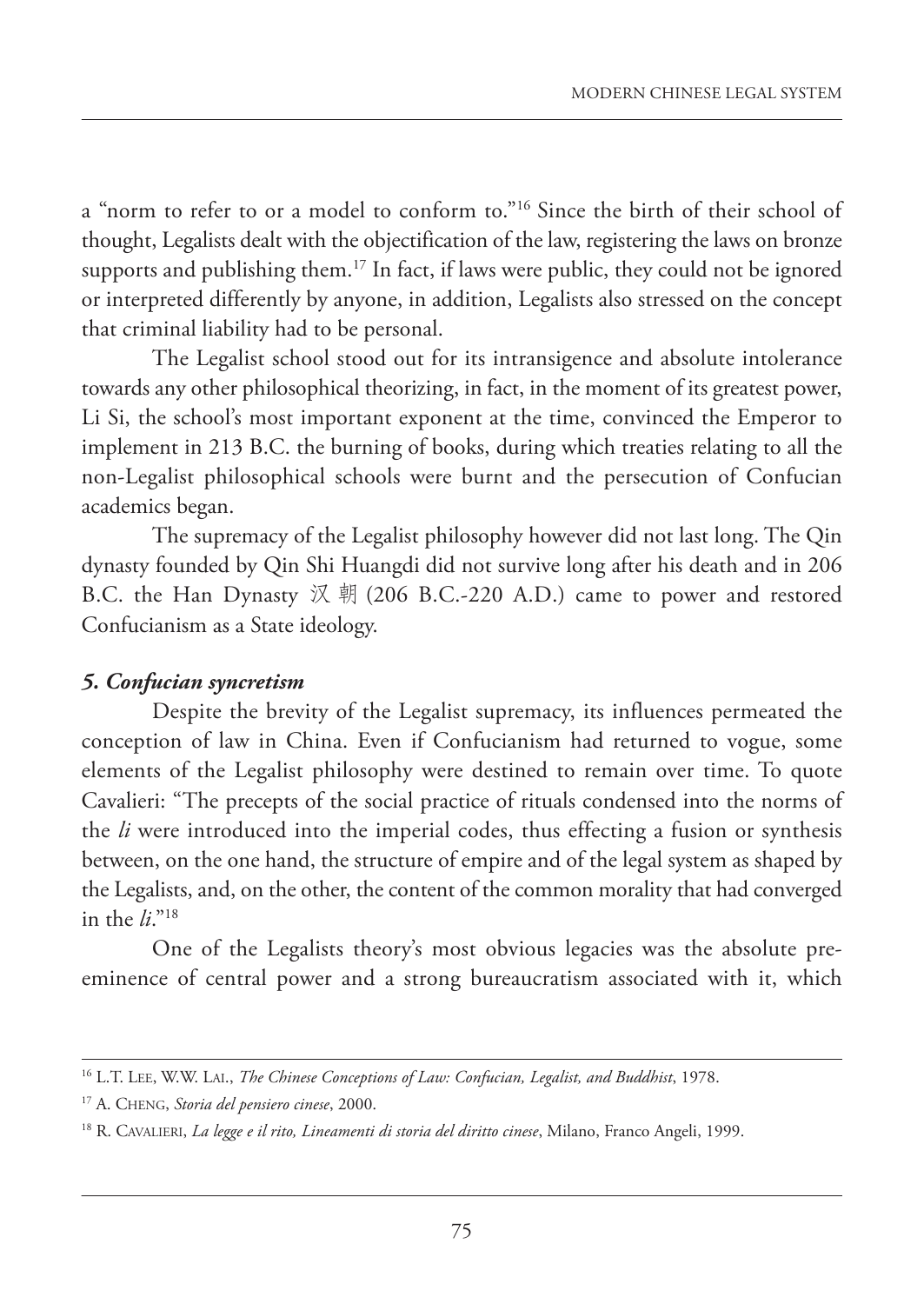characterized the Chinese Empire.

A feature that allowed Confucianism to survive until modern times has been its ability to assimilate and integrate concepts and theorizations belonging to different thoughts. In later times than those examined in this paper, in fact, it managed to withstand the impact force of Buddhism, an egalitarian thought that could have put the Confucian value system in serious crisis.

Buddhism counterposed two types of law: *fofa* 佛法, the law of Buddha (or Buddha Dharma, of which it is the Chinese translation) and *wangfa* 王法, the law issued by the temporal institutions represented by the King or the Emperor. <sup>19</sup> Buddhists considered the former as being the most important, therefore mass adherence to these principles could have put the Confucian establishment at serious risk. In the same way, this new religion imported from India put pressure on personal liability in the legal field and considered ethics of motivation being superior to the ethics of consequence. Despite its wide diffusion among the population, however, Buddhism did not affect Confucian power and its centrality in the administration of the State, but made important theoretical contributions that Confucianism included in its idea of law and justice, <sup>20</sup> without however being distorted.

## *6. The constitutional framework*

Given the abovementioned historical-philosophical framework, in order to carry out an effective, albeit brief, analysis of the influence of these philosophies on the legal system of contemporary China, it is necessary to analyse at least the constitutional framework, as well as the evolution of the rule of law.

Considering the positive law's point of view, the country has undergone a jagged and complex development. Focusing only on the evolution of the People's Republic of China, it is possible to highlight how the current Constitution of 1982, for part of Western legal science, is the result of a progressive convergence of the Chinese system

<sup>19</sup> L.T. LEE, W.W. LAI., *The Chinese Conceptions of Law: Confucian, Legalist, and Buddhist*, 1978, p. 1322.

<sup>20</sup> R.P. PEERENBOOM, *Confucian Jurisprudence: Beyond Natural Law*, in *Asian Culture Quarterly,* 36, 1990.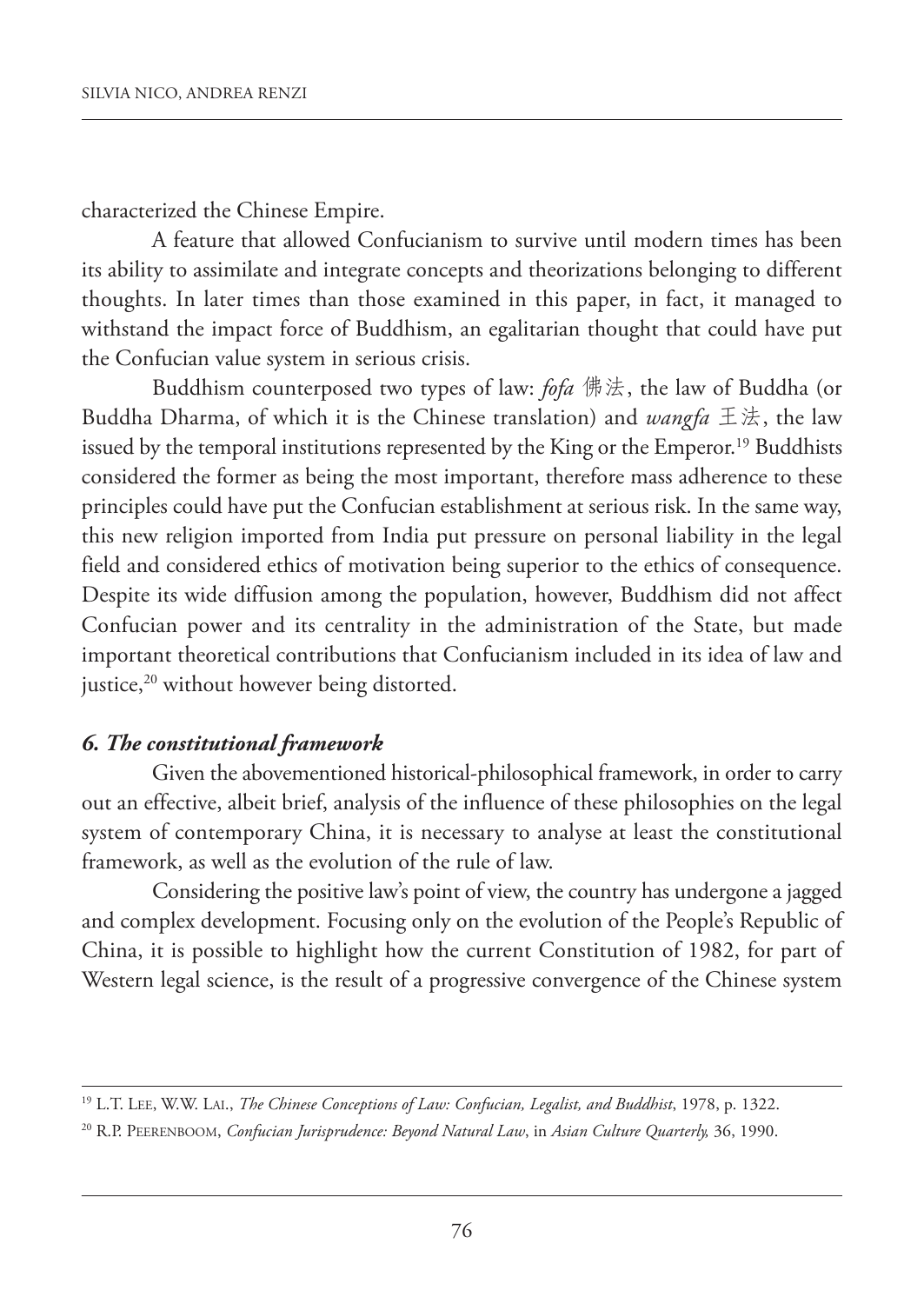to Western legal traditions. <sup>21</sup> In fact, the first Constitution of 1954 was inspired by a purely socialist model, a «Stalinist» matrix, <sup>22</sup> because the country had a great need of industrialization, socialisation and collectivization of productive and commercial means. The second Constitution of 1975, respecting the guidelines of the Cultural Revolution, praised anti-legality as a typically revolutionary sentiment. <sup>23</sup> In other words, it is possible to affirm that the Constitution of 1954 had a strong positivist imprint<sup>24</sup>, with great value allocated to law written and codified in the "fundamental law," in contrast to that of 1975, that considered the protection of the "revolutionary spirit" and the pursuit of the war against all forms of bourgeoisie and bureaucratism to be a priority.

From these first elements it is possible to observe how in the evolution of the Chinese constitutional structure the two orientations – Legalist and Confucian – were confronted in a sort of "meeting – clash" also in the context of socialist law. In fact, even if no reference to these thoughts was formulated in explicit terms, <sup>25</sup> it seems difficult to think that these philosophies which had such a fundamental role in defining Chinese culture and its institutions, had no influence – albeit involuntary – on the contemporary legislator. 26

In support of this thesis, it is interesting to observe the evolution undergone by the principle of equality of citizens before the law. This, as noted above  $(\S 2 \text{ and } \S 3)$ , stood as a fundamental difference amid the Legalist and the Confucian doctrine. In the dialectic between the Constitutions identified above, the Constitution of 1954 explicitly

<sup>&</sup>lt;sup>21</sup> This is a typical Eurocentric vision which has not always been welcomed by the international legal science. For a panoramic about China's sovereignty, with a particular regard to its role on international law's formation, see M.A. CARRAI, *Sovereignty in China: A Genealogy of a Concept since 1840*, Cambridge, Cambridge University Press, 2019.

<sup>&</sup>lt;sup>22</sup> Precisely, despite the differences in the form of State, the Soviet Constitution of 1936.

<sup>23</sup> See M. MAzzA*, Lineamenti di diritto costituzionale cinese*, Milano, Giuffrè, 2006, pp. 6-10.

<sup>&</sup>lt;sup>24</sup> Legal positivism is the theory that supports the exclusivity of positive law, in the sense that this is the only law that can be considered right in the strict and proper sense of the term, see N. BOBBIO, *Il Positivismo giuridico*, Torino, Giappichelli, 1961, p. 15.

<sup>&</sup>lt;sup>25</sup> On the contrary, during the maoist period, Chinese classical philosophy and culture have been harshly opposed. Further to this point, see M.C. BERGèRE, *La Chine de 1949 à nos jours*, Paris, Armand Colin, 2000.

<sup>26</sup> J. zHANG, *The Tradition and Modern Transition of Chinese Law*, 2014.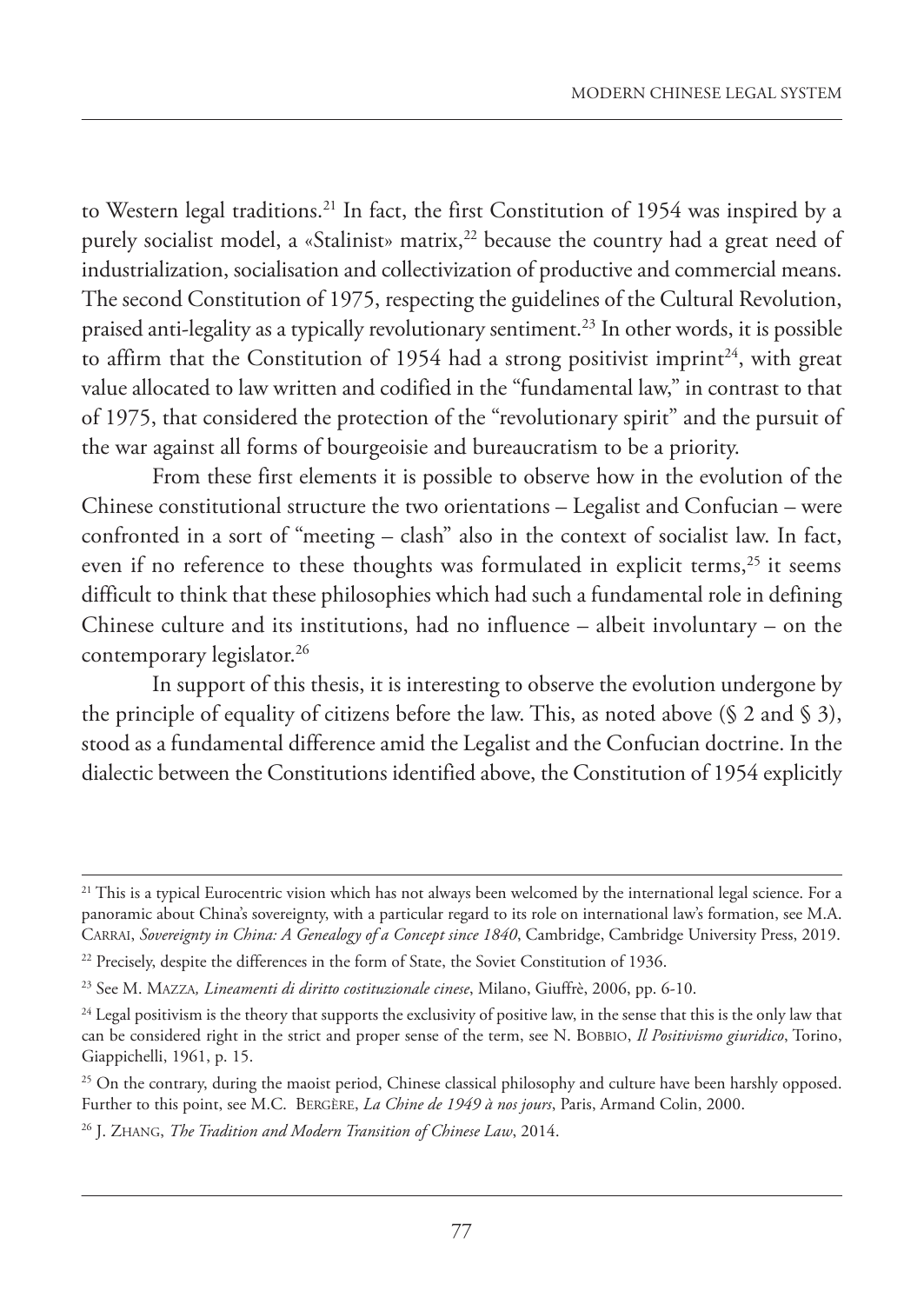recognized this right, $^{27}$  in contrast to the 1975 reform that suppressed it. $^{28}$ 

Instead, the progressive process of "demaoization,"29 introduced by Deng Xiaoping's policies, led to a revival of ideas that were harmonious with the "Legalist" vision. In fact, with the adoption of the 1978 Constitution, the provisions on the State organization of the 1954 Constitution were resumed.

However, what is most relevant for this discussion is the progressive evolution of the rule of law. <sup>30</sup> The strengthening of the judiciary apparatus, as well as the declared possibility of petitioning the authority against illegitimate measures, and against acts or conduct of public officials, resulted in a significant emergence of a form of legal State, even if embryonic. 31

The gradual new inspiration from Legalism, however, has not reached its peak with the aforementioned Constitution, that was, in fact, short-lived and had been replaced with a new version in 1982.

The new Constitution has undergone numerous constitutional revisions, including those of 1988, 1993, 1999 and, above all, 2004 and 2019. 32

The constitutional model outlined by this latest document, despite its evident desire to get closer to the liberal state structures typical of the West, reveals many inconsistencies among the same provisions. If, on the one hand, the construction of the "socialist state of law" is proclaimed  $(Art. 5)$  – with guarantee rules for citizenship, including Art. 41 relating to the protection against administrative illegitimacy<sup>33</sup> – on

<sup>27</sup> See E. RECH, *La Costituzione cinese del 1954*, *Cina*, 1, 1956, p 177.

<sup>&</sup>lt;sup>28</sup> The complete text is available at: <https://bit.ly/2X2lqSe>.

<sup>&</sup>lt;sup>29</sup> Substantial but not formal process. The Constitution of 1978, in fact, while setting the objective of attributing legal value to the constitutional text again, contains several mentions of Mao.

<sup>&</sup>lt;sup>30</sup> Rule of law is intended here as "the mechanism, process, institution, practice, or norm that supports the equality of all citizens before the law, secures a nonarbitrary form of government, and more generally prevents the arbitrary use of power," N. CHOI, *Rule of law*, Chicago, Encyclopædia Britannica, inc., 2019, on <https://www. britannica.com/topic/rule-of-law>.

<sup>31</sup> See J. LUTHER, *Percezioni europee della storia costituzionale cinese*, *Polis working paper*, 78, 2006.

<sup>32</sup> For a general overview on Chinese Constitutional Law, see E. TOTI, *Lineamenti di diritto cinese*, Roma, Aracne, 2010, pp. 25-44.

<sup>&</sup>lt;sup>33</sup> Specifically, it is affirmed that: "Citizens of the People's Republic of China have the right to criticize and make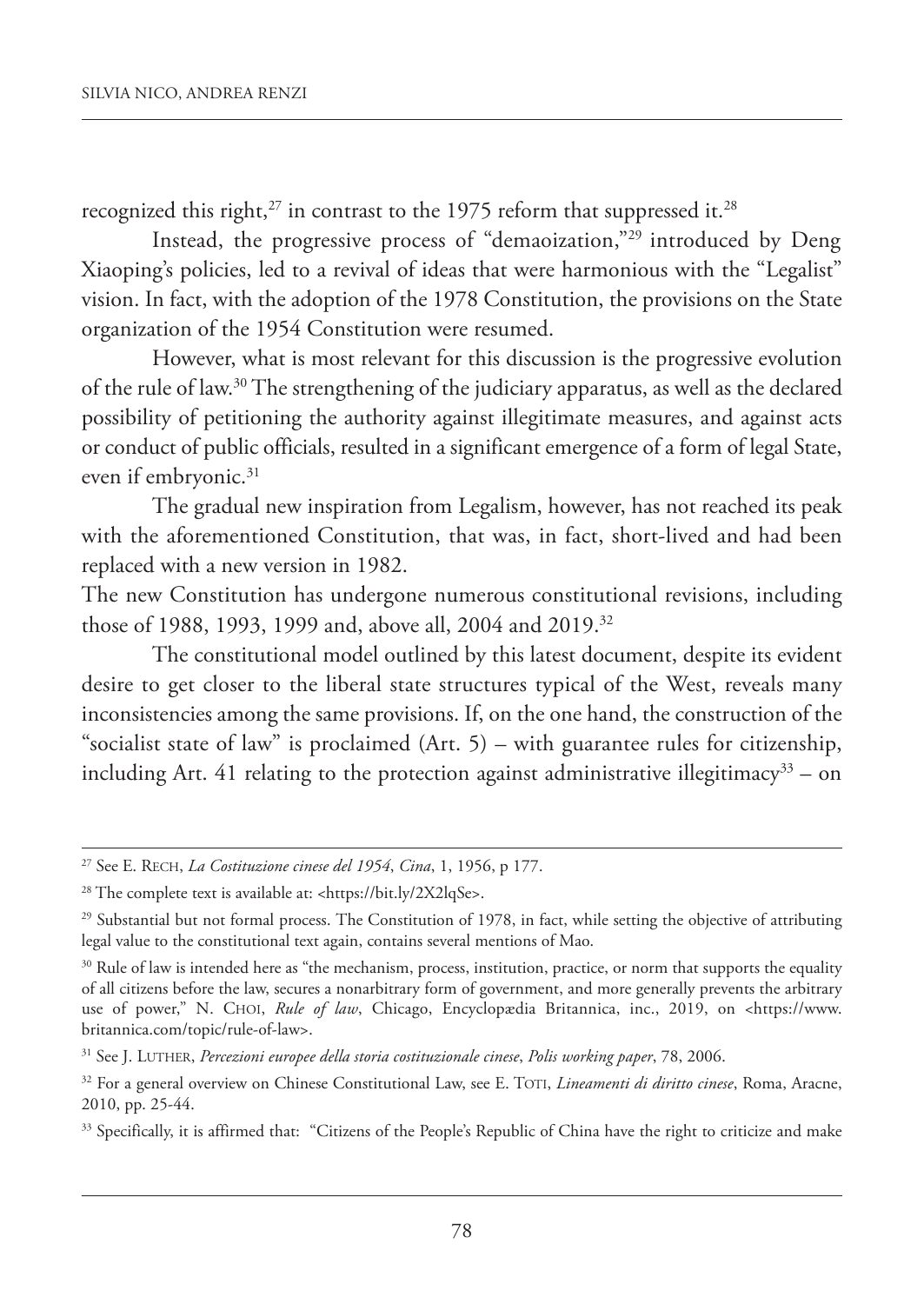the other hand, it is recognized the illegality of any fact in contrast with the elements of socialist's theory, even if it comes from the organs of sovereignty.

Beyond what has been more or less explicitly stated by the Constitution itself, in order to clarify the hierarchical relationships between sources, the law on legislation (*Lifa fa*) of 15 March 2000 recognized some particular sources to be superordinate to the law, until part of legal science defined it as semi-constitutional $3^4$  – or even constitutional if this enucleation is considered to be directly descended from the Preamble of the Constitution of 1982 –. Article 3 of the *Lifa* law therefore determined that: "Laws shall be made in compliance with the basic principles laid down in the Constitution, principles of taking economic development as the central task, adhering to the socialist road and the people's democratic dictatorship, upholding leadership by the Communist Party of China, upholding Marxism-Leninism, Mao zetong Thought and Deng Xiaoping theory and persevering in reform and in opening to the outside world." $35$ 

The principle of legality with Chinese characteristics, therefore, only partially overlaps with what is imported from western systems, <sup>36</sup> configuring itself as a strange combination that, if on one hand distorts the traditional view of the rule of law, on the other hand stands as an unavoidable limit to the activity of the authority. 37

suggestions to any state organ or functionary. Citizens have the right to make to relevant state organs complaints and charges against, or exposures of, any state organ or functionary for violation of the law or dereliction of duty; but fabrication or distortion of facts for the purpose of libel or frame-up is prohibited. The state organ concerned must deal with complaints, charges or exposures made by citizens in a responsible manner after ascertaining the facts. No one may suppress such complaints, charges and exposure, or retaliate against the citizens making them. Citizens who have suffered losses through infringement of their civic rights by any state organ or functionary have the right to compensation in accordance with the law."

<sup>34</sup> F.R. ANTONELLI, *La "legge sulla legislazione" ed il problema delle fonti nel diritto cinese*, *Mondo Cinese*, 119, 2004, pp. 23-36.

<sup>&</sup>lt;sup>35</sup> Legislation Law of the People's Republic of China (Order of the President No.31), Article 3.

<sup>&</sup>lt;sup>36</sup> It must be considered that the rule of law seems to have reached China only after the wars against Western States, during the Nineteenth century, see J. zHANG, *The Tradition and Modern Transition of Chinese law*, 2014, p. 511 et seq.

<sup>&</sup>lt;sup>37</sup> Specifically, about the Chinese rule of law, it can be seen what was affirmed from President Xi Jinping on the occasion of the 30th anniversary of the Chinese Constitution: "No organization or individual has the privilege to overstep the Constitution and the law therefore, in theory, not even the President of the Republic or the Chinese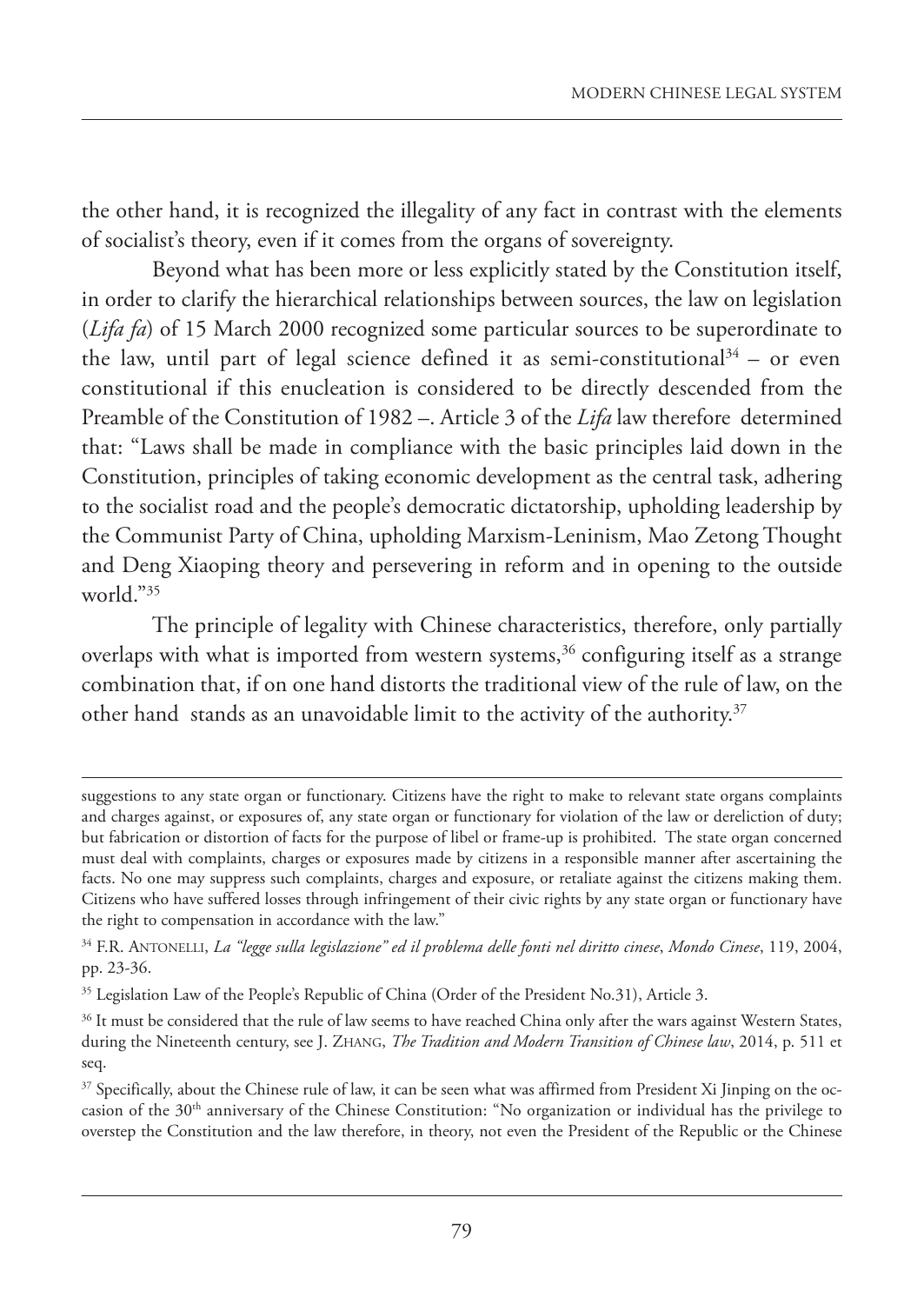*Lifa* law's predictions, in fact, are traceable to political, ideological and theoretical principles, which are not always homogeneous and not always harmonizable. The legal and regulatory framework that emerges, therefore, appears to be a mixture of principles of juridical positivism – which, as mentioned, we could trace back to the legalist matrix – and principles of a political nature, assimilable to an ethical vision of society – consequently attributable to Confucian doctrines.

If, in fact, among the various semi-constitutional principles, the leadership of the Communist Party is also recognized, it appears complex not to remember what was affirmed about the Confucian "virtuous man," capable of placing himself beyond the law, being the ethics – and in some ways good faith – the only acceptable guide for society.

However, it is now necessary to compare the rule of law with Chinese characteristics to these philosophical ideas. Despite the differences identified above, in fact, the implementation – at least theoretical – of the rule of law, followed the consolidated western legal tradition, providing as its corollaries the principle of supremacy of the law, the impartiality of the public administration and the independence of the courts.

For reasons of brevity, the rest of the discussion will focus on aspects relating to administrative justice.

This is because this is considered one of the tools meant to safeguard all three corollaries identified above. The actual ability to obtain protection from any illegal activities of the administration, in fact, is able to make the impartiality of the administration effective, and it allows the evidence of a real impartiality of the judge through the application of the law and the Constitution as supremacy sources.

Furthermore, the litigation's sector is the one in which a clear philosophical fracture – or a definitive union – between contemporary law and Confucianism can be most evident. 38

Communist Party can overstep the Constitution. The latter, however, at the same time, is also the unquestionable leader of the Republic, as part of the constitutional system itself. It clearly seems to be a risk of dystonia. See K. BLASEK, *Rule of law in China, a comparative overview*, Berlin, Springer, 2015, pp. 4-6.

<sup>38</sup> About the "no litigation" in Confucian philosophy, see zHANG, *The Tradition and Modern Transition of Chinese*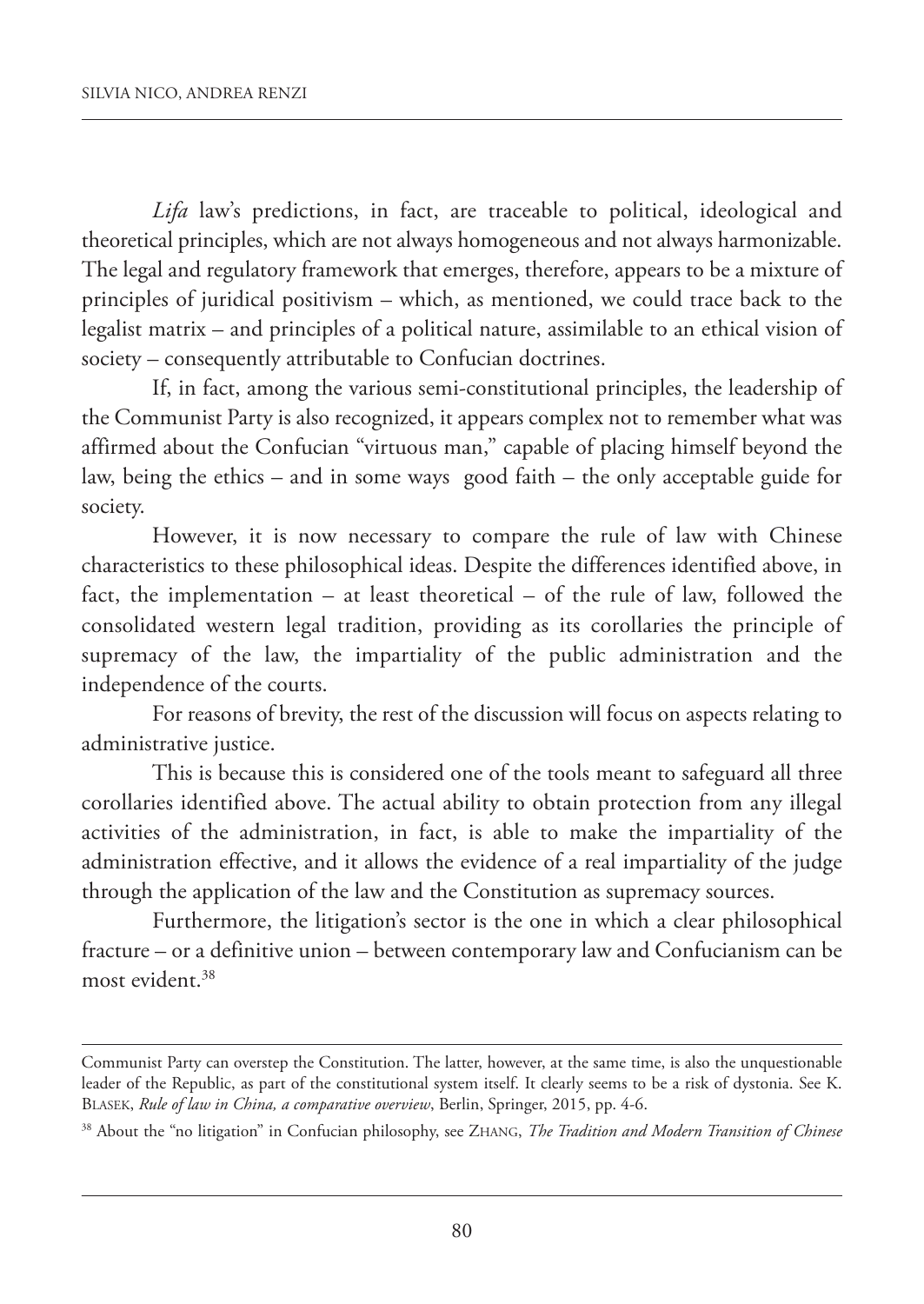# *7. A focus on the use of power: administrative justice*

In analysing the administrative justice system, it is necessary to qualify the judicial structure. <sup>39</sup> As already highlighted, the judicial protection against the acts of the public administration has been codified in the various constitutions that followed one another in the second half of the twentieth century, <sup>40</sup> up to the formulation contained in Art. 41 of the 1982 Constitution.

Specifically, it should be noted that the People's Republic of China, according to the model adopted with the "Civil Procedure Law of the People's Republic of China,"41 currently in force, has assumed a monist model with regard to the jurisdiction. From this reason, it follows that the administrative litigation remained in the ordinary courts, with the creation of special administrative sections when needed. 42

The real turning point for administrative justice, however, came in 1990 with the adoption of an organic law on the administrative trial – called the "Administrative procedure law of the People's Republic of China."43

Although this law marked a fundamental turning point for the relation between the citizen and the public administration – representing an indispensable rapprochement towards the rule of law – the significant limitations to the judicial union of legitimacy would seem more aimed at improving administrative efficiency, without effectively protecting citizens' rights. The reform, however, can still represents an historic turning point. In detail, it is possible to highlight how the Chinese model guarantees an appeal

*Law*, 2014, cit., p. 522 et seq.

<sup>39</sup> For a more specific overview on the civil trial in RPC, see E. TOTI, *Lineamenti di diritto cinese*, 2010, pp. 155 ss.

<sup>40</sup> Specifically, it is mentioned in Art. 19 of the Common Program of 1949, in Art. 97 of the Constitution of 1954, in Art. 37 of the 1975 Constitution, in Art. 55 of the third Constitution of 1978 and in Art. 41 of the current Constitution.

<sup>&</sup>lt;sup>41</sup> Adopted by the Fourth Session of the Seventh National People's Congress on 9 April 1991, promulgated by Order No 44 of the President of the People's Republic of China, and effective on the date of its promulgation

 $42$  This is one of the two typical paradigms of administrative litigation: there are dualistic systems, inspired to the French *Conseil d'États* with the creation of specialized judicial bodies only for the judgment on the administrative activity. There also exist monistic structures, with single jurisdiction over ordinary justice.

<sup>&</sup>lt;sup>43</sup> Adopted at the Second Session of the Seventh National People's Congress on 4 April 1989, promulgated by Order No. 16 of the President of the People's Republic of China on 4 April 1989, and effective as of 1 October 1990.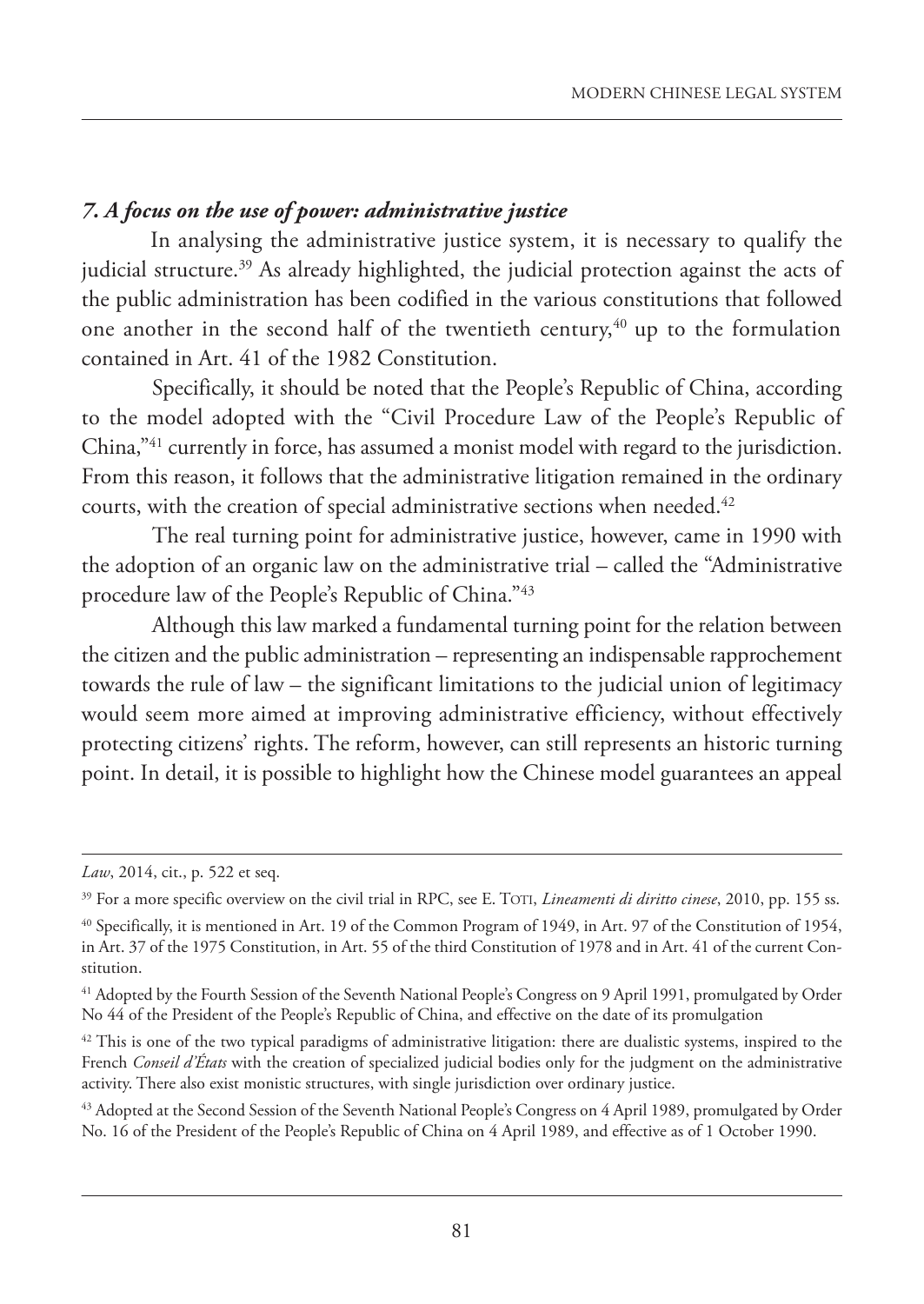only for acts provided by Art. 11 of the law, <sup>44</sup> typically endowed with a relevant concrete nature. <sup>45</sup> Measures adopted by the armed forces, the judicial and legislative system, as well as those issued by the Chinese Communist Party and affecting some further and large areas of the system are also excluded from the judgment. 46

As far as vertical jurisdiction is concerned, the first instance decision is entrusted

<sup>44</sup> Specifically, Art. 11 states that "The people's courts shall accept suits brought by citizens, legal persons or other organizations against any of the following specific administrative acts:

<sup>(1)</sup> an administrative sanction, such as detention, fine, rescission of a license or permit, order to suspend production or business or confiscation of property, which one refuses to accept;

<sup>(2)</sup> a compulsory administrative measure, such as restricting freedom of the person or the sealing up, seizing or freezing of property, which one refuses to accept;

<sup>(3)</sup> infringement upon one's managerial decision‐making powers, which is considered to have been perpetrated by an administrative organ;

<sup>(4)</sup> refusal by an administrative organ to issue a permit or license, which one considers oneself legally qualified to apply for, or its failure to respond to the application;

<sup>(5)</sup> refusal by an administrative organ to perform its statutory duty of protecting one's rights of the person and of property, as one has applied for, or its failure to respond to the application;

<sup>(6)</sup> cases where an administrative organ is considered to have failed to issue a pension according to law;

<sup>(7)</sup> cases where an administrative organ is considered to have illegally demanded the performance of duties; and

<sup>(8)</sup> cases where an administrative organ is considered to have infringed upon other rights of the person and of property.

Apart from the provisions set forth in the preceding paragraphs, the people's courts shall accept other administrative suits which may be brought in accordance with the provisions of relevant laws and regulations." The translation can be found at <https://bit.ly/3e3z2Tw>.

<sup>&</sup>lt;sup>45</sup> "Concrete administrative actions are defined as acts which concern the rights and duties of citizens, legal persons and other organizations and are carried out by governmental agencies and their officers, organizations receiving delegated powers via laws or regulations, or organizations or individuals entrusted by administrative organizations with the power to carry out administrative functions. Abstract administrative actions refer to the rules and decisions issued by various administrative organs with a general legally binding nature. They can be administrative regulations of the State Council, rules of ministries or rules and normative documents from all levels of local governments." See Y. LI, *The Judicial System and Reform in Post-Mao China,* London, Routledge 2014, p. 170 et seq.

<sup>46</sup> Specifically, Art. 12 establishes that "The people's courts shall not accept suits brought by citizens, legal persons or other organizations against any of the following matters:

<sup>(1)</sup> acts of the state in areas like national defense and foreign affairs;

<sup>(2)</sup> administrative rules and regulations, regulations, or decisions and orders with general binding force formulated and announced by administrative organs;

<sup>(3)</sup> decisions of an administrative organ on awards or punishments for its personnel or on the appointment or relief of duties of its personnel; and

<sup>(4)</sup> specific administrative acts that shall, as provided for by law, be finally decided by an administrative organ." The translation can be found at <https://bit.ly/3e3z2Tw>.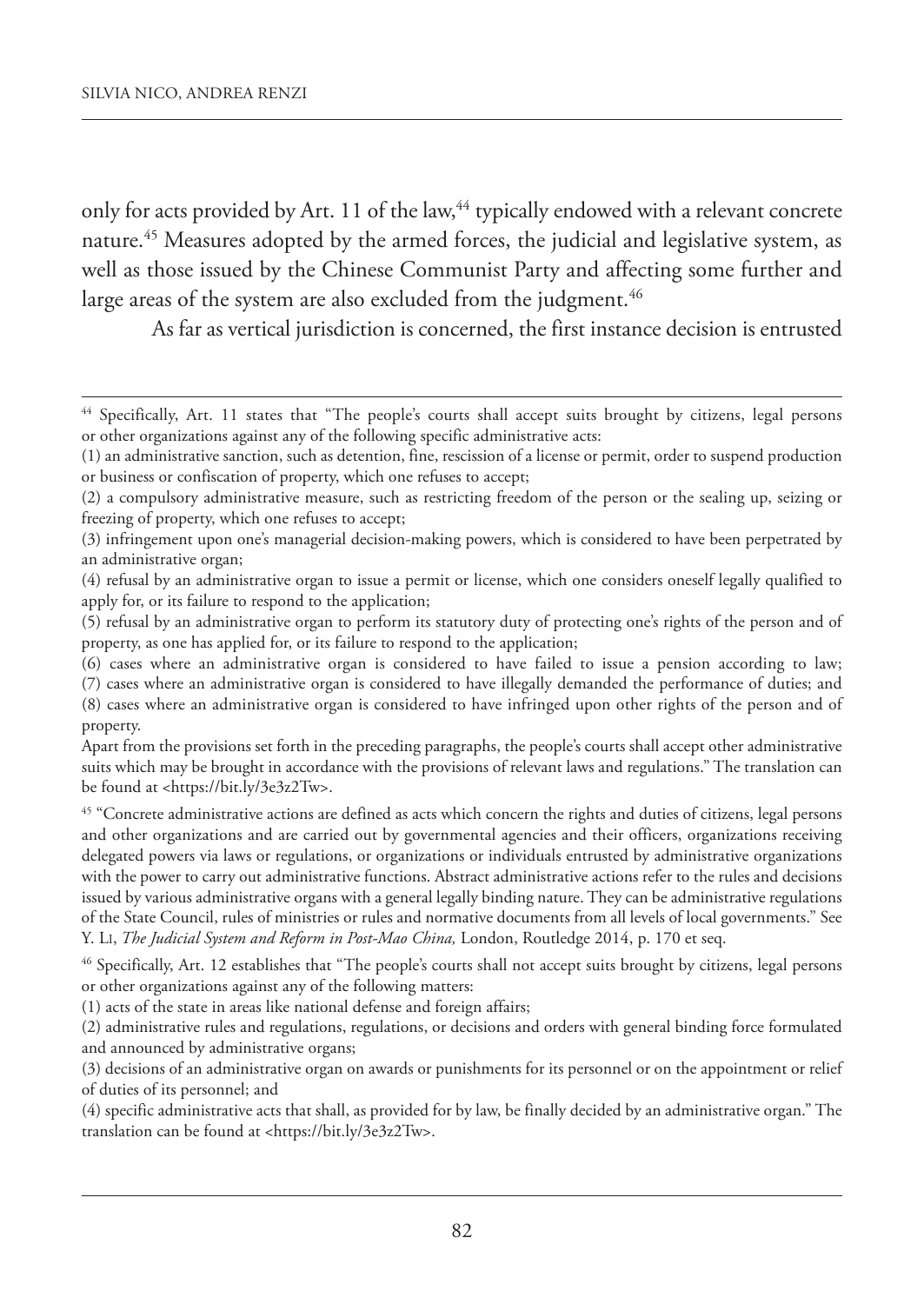to the People's Courts at a basic level, unless the dispute does not present any characteristics of significant peculiarity and difficulty, or is produced by an act adopted by higher administrative authorities, such as those at provincial level, regions or autonomous municipalities. In the latter cases, the appeal must be addressed exclusively to the higher courts. 47

The choice to attribute general jurisdiction to the local courts, closest to citizenship, if on the one hand favours access to justice, on the other, it brings significant critical issues regarding the mixture of administration and jurisdiction.

In fact, according to the ideal of union of the powers, belonging to a typical socialist environment, the courts identified above are subject to the supervision of the executive committees of the local popular assemblies, which are the main bodies competent to issue a significant number of administrative acts, potentially subject to appeal. <sup>48</sup> With regard to the substantive and procedural requirements for access to justice, the provision is configured as a particularly close regulatory network, requiring an explicit and exhaustive set of requirements, which leave very little decisional margin to the courts. 49

The regulation also guarantees compensation for damages both for acts and for illegitimate behaviour of public administrations. <sup>50</sup> Despite having some restrictions on

<sup>&</sup>lt;sup>47</sup> In accordance with the provisions of Articles 13-23 of the law on administrative disputes.

<sup>48</sup> See M. MAzzA*, Lineamenti di diritto costituzionale cinese*, 2006, p. 103.

<sup>&</sup>lt;sup>49</sup> Consider, for example, the requirements required by Art. 41 in order to access to the judge: "The following requirements shall be met when a suit is brought:

<sup>(1)</sup> the plaintiff must be a citizen, a legal person or any other organization that considers a specific administrative act to have infringed upon his or its lawful rights and interests;

<sup>(2)</sup> there must be a specific defendant or defendants;

<sup>(3)</sup> there must be a specific claim and a corresponding factual basis for the suit; and

<sup>(4)</sup> the suit must fall within the scope of cases acceptable to the people's courts and the specific jurisdiction of the people's court where it is filed." The translation can be found at <https://bit.ly/3e3z2Tw>.

 $50$  The first comma of Art. 47 affirms that "A citizen, a legal person or any other organization who suffers damage because of the infringement upon his or its lawful rights and interests by a specific administrative act of an administrative organ or the personnel of an administrative organ, shall have the right to claim compensation." The translation can be found at <https://bit.ly/3e3z2Tw>.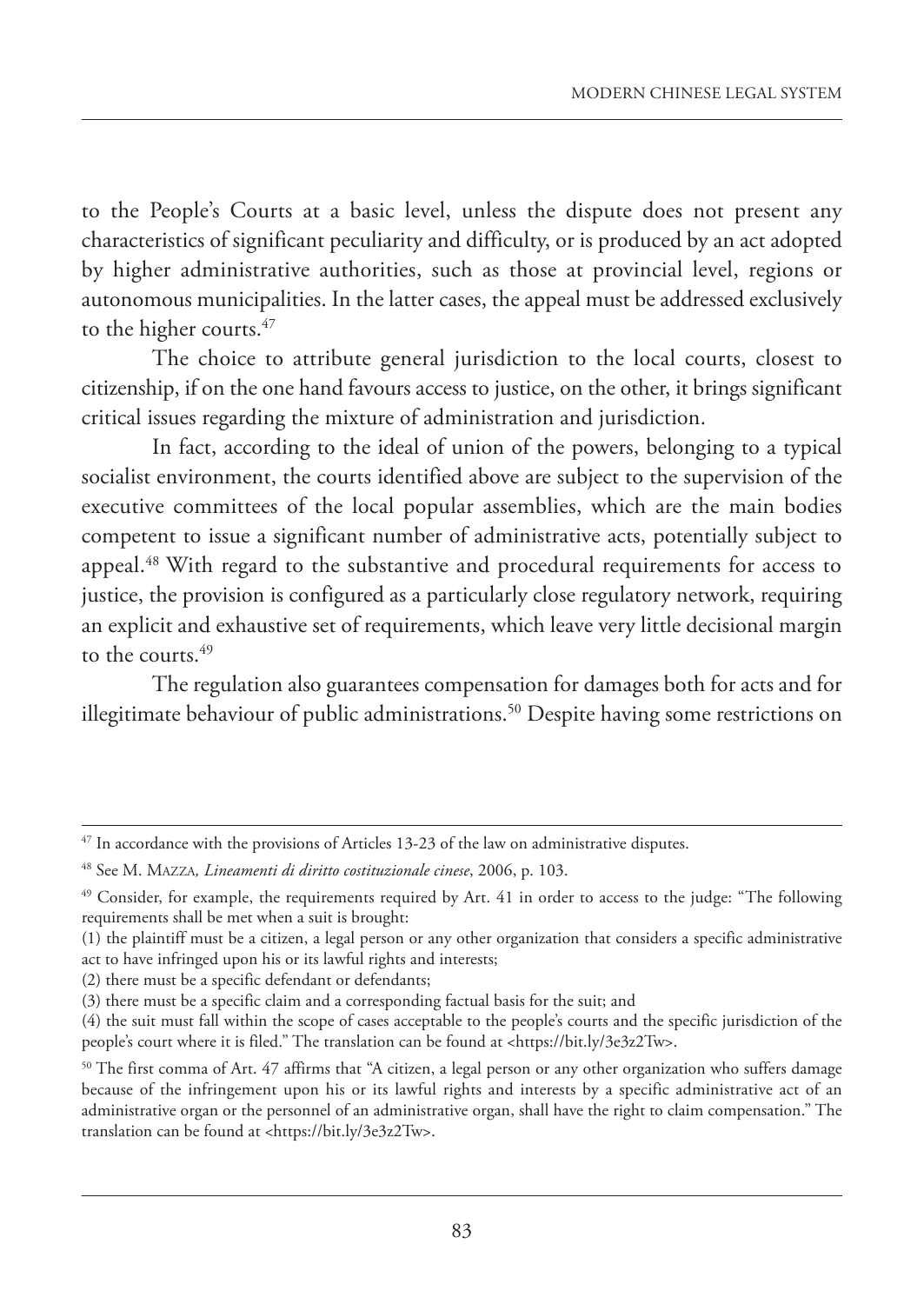access - for example, the necessary preventive experimentation of out-of-court remedies 51 - if we look at protection tools and their structure, it would actually seem a system that tends towards the pursuit of the rule of law.

The main critical issues, however, regard the interference of the administrative bodies. Although, in fact, both the civil litigation  $law<sup>52</sup>$  and the administrative litigation law<sup>53</sup> explicitly prohibit any form of pressure or manipulation by public subjects towards jurisdictional activities, the relevant proximity – as well as the effective supervisory relationship – that there exists between executive committees and local popular courts, raise a few doubts about judges' effectiveness and impartiality. 54

It is precisely on this point that, perhaps, even today the Confucian and the Legalist legacy find the main battleground among the new legal categories, such as those traditionally linked to socialist systems, and those connected with a Western positive matrix. 55

The problems related to the interference of administrative and political bodies in the processes also emerged in the national political debate. This is an issue that involves the Chinese judicial system as a whole, but which is even more evident in the administrative dispute.

<sup>51</sup> Second comma of Art. 67: "If a citizen, a legal person or any other organization makes an independent claim for damages, the case shall first be dealt with by an administrative organ. Anyone who refuses to accept the disposition by the administrative organ may file a suit in a people's court. Conciliation may be applied in handling a suit for damages." The translation can be found at <https://bit.ly/3e3z2Tw>.

<sup>52</sup> Article 6 of Civil Procedure Law of the People's Republic of China: "The people's courts shall exercise the judicial authority with respect to civil cases. The people's courts shall try civil cases independently in accordance with the law and shall not be subject to interference by any administrative organ, social group or individual." The translation can be found at <https://bit.ly/2x1jcYM>.

<sup>53</sup> Article 3 of Administrative procedure law of the People's Republic of China "The people's courts shall, in accordance with the law, exercise judicial power independently with respect to administrative cases, and shall not be subject to interference by any administrative organ, public organization or individual. The people's courts shall set up administrative divisions for the handling of administrative cases." The translation can be found at <https://bit.ly/3e3z2Tw>.

<sup>&</sup>lt;sup>54</sup> To understand the evolution of Chinese court system and the mechanisms of the Chinese judicial system, specifically about the relations between administrative and judicial power, see N.H. NG, X. HE, *Embedded Courts: Judicial Decision-Making in China*, Cambridge, Cambridge University Press, 2017.

<sup>&</sup>lt;sup>55</sup> On this point, it should be mentioned the very high number of legislative interventions about civil matters from the 1990s until today, first of all the General Provisions of Civil Law, adopted in China in 2017.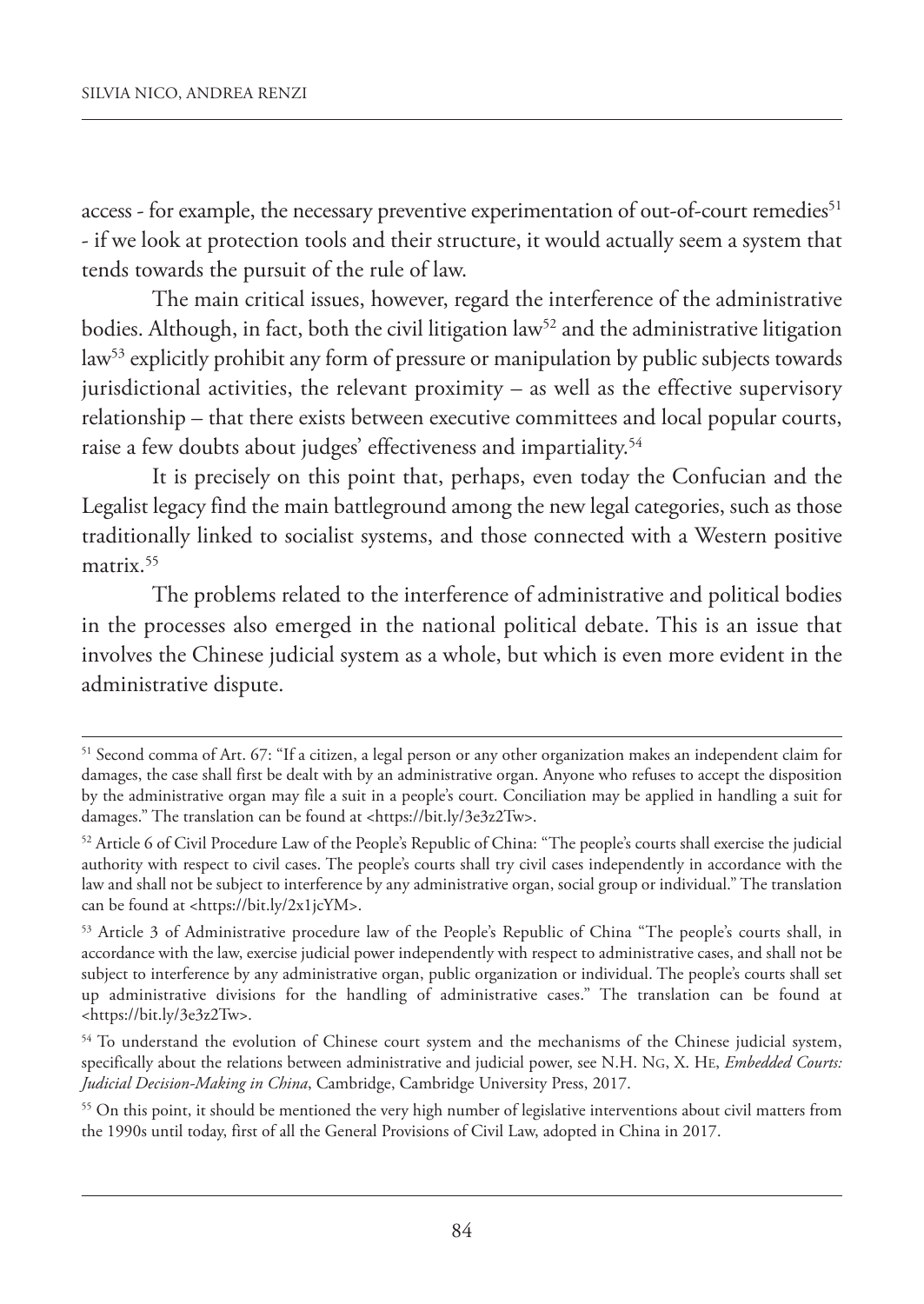The critical issues in the protection led leading Chinese legal science officials to define the judiciary as "de facto enactment of local bureaucracy and local party committees."56 In fact, it can only be seen how the local popular assemblies themselves appoint the judges, as well as dispose of local funding; therefore, top level interference emerges. 57

Recent times have seen the strengthening of Western pushes towards a progressive implementation of the traditional rule of law protections, especially in connection with the pressures of the World Bank (WB) and the World Trade Organization (WTO). <sup>58</sup> In fact, precisely in order to reduce these critical issues, the  $2014$  reform, launched by the fourth plenum of the  $18<sup>th</sup>$  central committee of the CCP, intervened with the establishment of the district sections of the Supreme People's Court. <sup>59</sup> These detached sections are emanations and direct representations of the Supreme Court and, as such, they have the same powers, and their pronouncements have the same validity. 60

The relevance of detached sections is given by the attribution of competence in administrative lawsuits with national relevance, in first instance rulings; in the appeals lawsuits against the administrative decision of the Higher People's Court of first instance; requests for a new trial against administrative sentences pronounced by the Higher People's Court and which have already become *res judicata*. In addition, the Supreme Court can assign to the district sections any other lawsuits that it considers relevant. 61

<sup>56</sup> As affirmed by Bi Yuqian, Director of the Institute of Civil Procedure at Chinese University of Political Science and Law. A. MAVELLI, *Riforma della giustizia, la Corte suprema del Popolo si "delocalizza"*, at <https://bit.ly/34kT3k5>.

<sup>57</sup> Further to this point, see NG, HE, *Embedded Courts. Judicial Decision-Making in China*, 2017, cit., p. 83 et seq.

<sup>58</sup> See K. BLASEK, *Rule of law in China, a comparative overview*, 2015, pp. 11-12.

<sup>59</sup> For a panoramic on the evolution of the Supreme Court activity, see Supreme Court, *Court Reform in China*, on the official site <https://shortly.cc/ax28D>.

<sup>60</sup> For the Supreme Court's functions, see R. C. KEITH, z. LIN, S. HOU*, China's Supreme Court*, Londra and New York, Routledge, 2016, p. 100 set seq.

 $<sup>61</sup>$  Articles 2 and 3 of the provision "Issues relating to cases that can be tried by the district courts of the Supreme People's</sup> *Court*", issued by The People's Supreme Court after receiving mandate from the 3rd Plenum of CCP18th Central Committee, available only in Chinese at www.court.gov.cn. For a translation in Italian see A. MAVELLI, *Riforma della giustizia, la Corte suprema del Popolo si "delocalizza"*, at <https://bit.ly/34kT3k5>.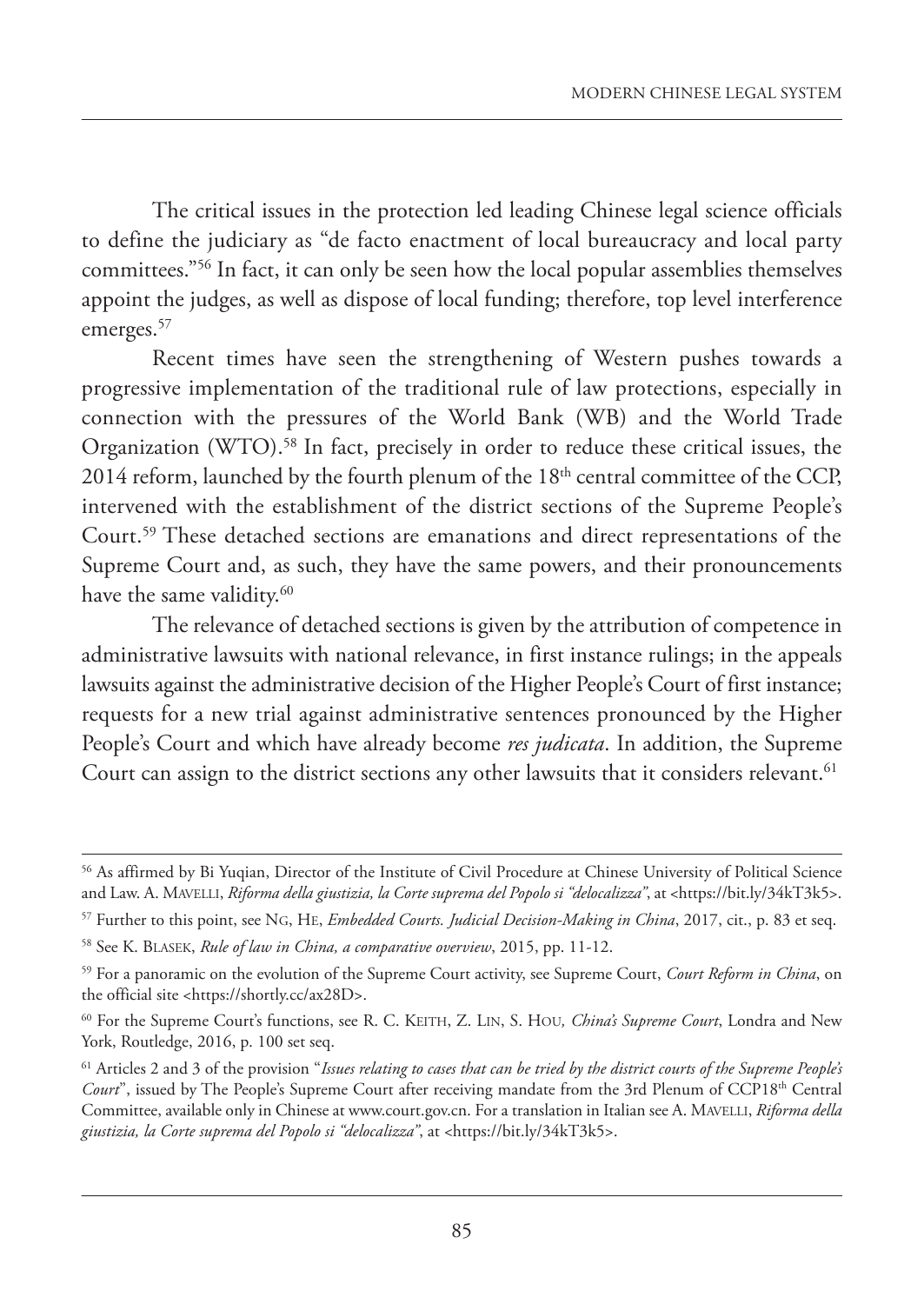The establishment of the detached sections is aimed at extending the scope of the Court and better coordinate the exercise of judicial power in the most important cases. <sup>62</sup> The willingness to reduce local influences also led party officials to order local government authorities not to interfere with ongoing judicial proceedings, as well as judges were ordered to record any pressure attempts.<sup>63</sup>

The desire, therefore, is to reach an effective unity and impartiality of the administrative litigation, through the leading role long assumed by the Chinese Supreme Court. 64

In summary, it is possible to observe how, at a renewed value of the law – which, in some ways we could recognize as deriving from the Legalist thought – follows a renewed enhancement of the role of ethical guide of the Central Party and the organs it promotes – in a modern Confucianism which now seems to permeate modern Chinese politics  $-.65$ 

#### *8. Conclusions*

From the reconstruction highlighted above it would seem that a syncretic framework emerges between traditional philosophies, socialist theory and the state of legality of a liberal origin.

The constitutional evolution of China, despite the historical changes, would seem directed towards an exercise of the public power under the rule of law. All this, however, does not cause the loss of local or national leadership's leading role. If on the one hand, in fact, an ever greater codification of legal relationships is pursued to guarantee the equality of citizens through the law, on the other hand it is maintained the degree of flexibility in the exercise of public power capable of ensuring the supremacy

 $62$  This is also based on the pressures made by legal science, aimed at reducing the mix between local government and lower courts. Further to this point, see: Y. LI, *The Judicial System and Reform in Post-Mao China*, 2014, p. 180.

<sup>63</sup> C. MINzNER, *Legal Reform in the Xi Jinping Era*, *Asia Policy*, 20, 2015, pp. 4-9.

<sup>64</sup> See R.P. PEERENBOOM, *Judicial Independence in China. Lesson for Global Rule of Law Promotion*, Cambridge, Cambridge University Press, 2009, p. 23 et seq.

<sup>&</sup>lt;sup>65</sup> G. CUSCITO, Il maestro Kong lavora per Xi: l'importanza di Confucio nella Cina di oggi, in Il Bollettino imperiale, *Limesonline*, 2019, at <https://shortly.cc/IlHD0>.